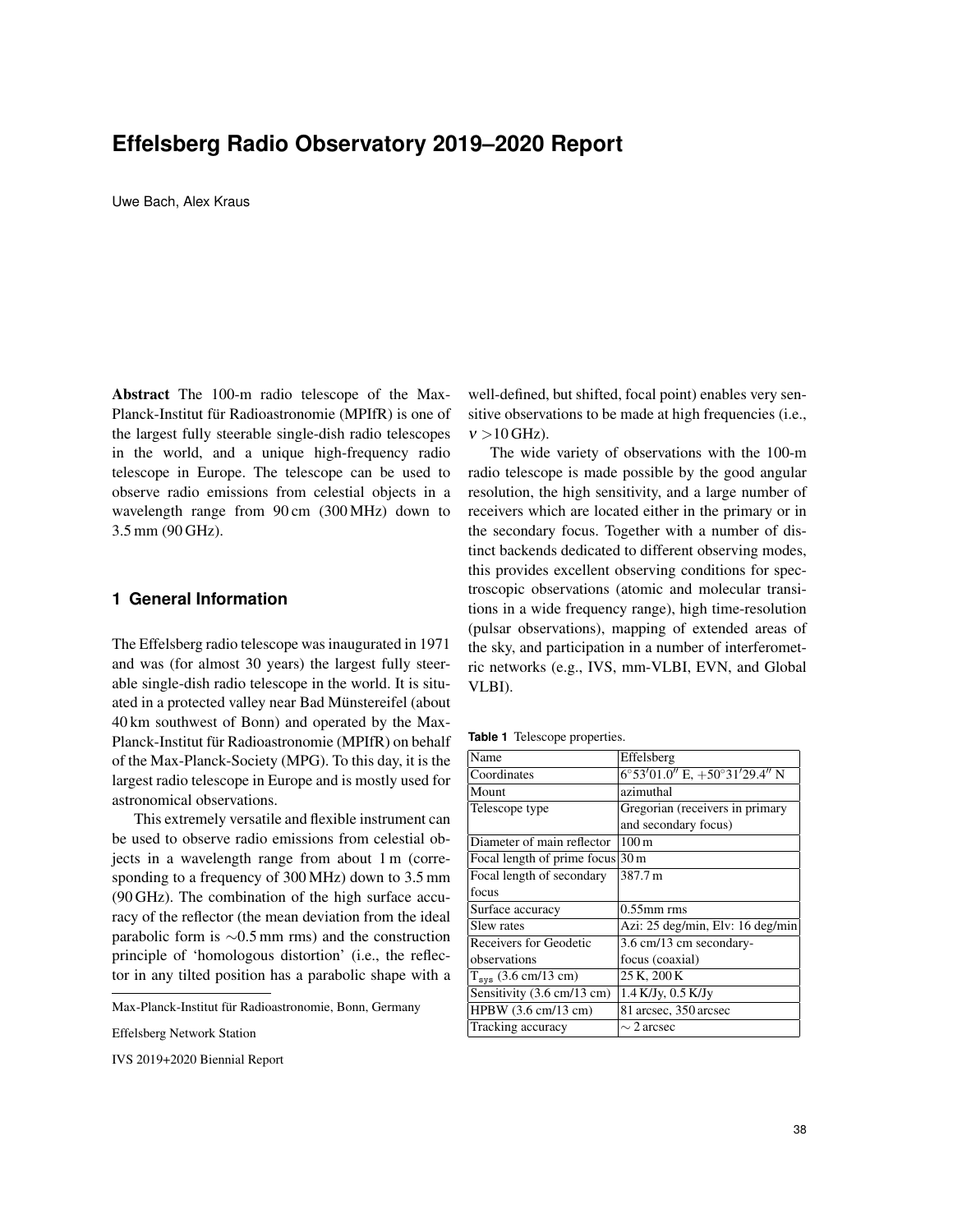

**Fig. 1** Aerial image of the Effelsberg radio observatory. Shown are the 100-m Effelsberg antenna and the institute's building (left of the antenna).

## **2 Staff**

The staff at Effelsberg consists of about 40 people, including telescope operators, technical personnel for receivers, electronics, and mechanics, scientists, and administrative personnel. Involved in IVS activities are, beside the telescope operators, Dr. Alexander Kraus as station manager and scheduler for the 100-m Effelsberg telescope, and Dr. Uwe Bach as support scientist and VLBI friend. Two of the telescope operators, Marcus Keseberg and Peter Vogt are also involved in the preparation of schedules and disk management and shipping.

# **3 Activities during the Past Years**

Effelsberg has participated regularly in the EUROPE IVS sessions since 1991. In 2019 and 2020, the T2132, T2135, T2138, T2142, and T2P144 experiments were observed. About 30% of the observing time of the Effelsberg antenna is used for VLBI observations. Most of them are astronomical observations for the European VLBI Network (EVN), High Sensitivity Array (HSA), Global MM VLBI Array (GMVA), or other global networks, but also geodetic VLBI observations within the IVS are performed.

In late 2019 Effelsberg started commissioning the new DBBC3 backend. In preparation of higher recording rates (up to 32 Gbps), wideband C-band observations at 4 Gbps were observed with the new DBBC3 backends at Yebes, Onsala, and Effelsberg. Yebes and Onsala used their VGOS antennas and Effelsberg used the linear polarization broadband C-band receiver. The fringe test was successful, but further tests got delayed due to required firmware developments and upgrades of the DBBC3 hardware.

Despite the restrictions caused by the worldwide Covid-19 pandemic in 2020, the Effelsberg observatory did not have to close completely. Due to suitable